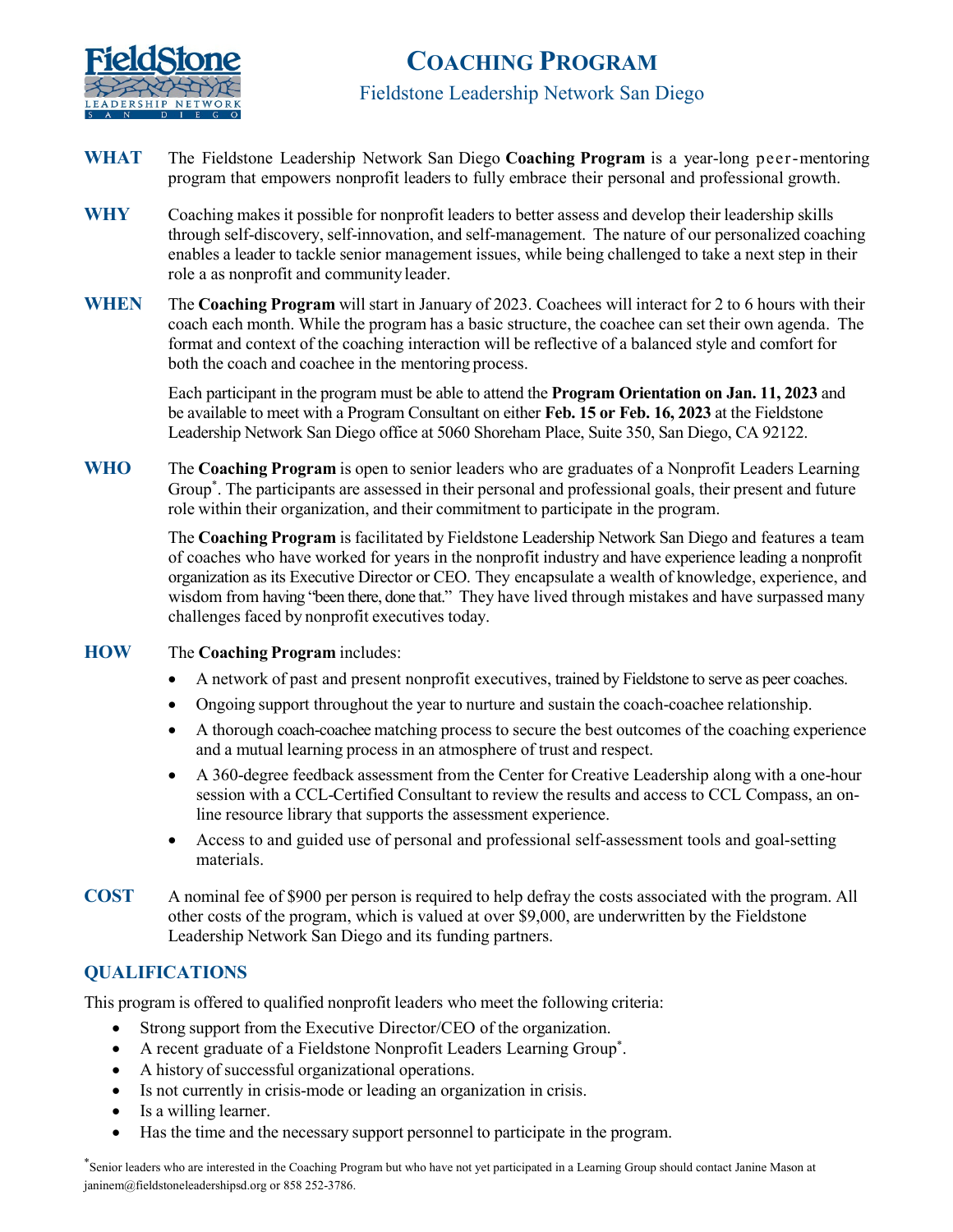

## **2023 Coaching Program Confidential Application**

#### *Instructions:*

*Please complete each section in full. Application must be signed and be received no later than October 14, 2022. Applicants will be notified of the selection decisions by the middle of November.*

| Name experience and the same state of the same state of the same state of the same state of the same state of the same state of the same state of the same state of the same state of the same state of the same state of the       |                        |                            |                               |
|-------------------------------------------------------------------------------------------------------------------------------------------------------------------------------------------------------------------------------------|------------------------|----------------------------|-------------------------------|
|                                                                                                                                                                                                                                     | $\operatorname{First}$ |                            | Nickname                      |
| Title Communication Communication Communication Communication Communication Communication Communication Communication Communication Communication Communication Communication Communication Communication Communication Commun      |                        |                            |                               |
|                                                                                                                                                                                                                                     |                        |                            |                               |
|                                                                                                                                                                                                                                     |                        |                            |                               |
|                                                                                                                                                                                                                                     |                        |                            |                               |
| $Sdate$ $Zip$ Website<br>City                                                                                                                                                                                                       |                        |                            |                               |
|                                                                                                                                                                                                                                     |                        |                            |                               |
| Business Email <u>Number of the Community of Personal Email</u> Personal Email Number of the Community of the Community of Personal Email Number of the Community of the Community of the Community of the Community of the Communi |                        |                            |                               |
| Main service area of your organization:                                                                                                                                                                                             |                        | Arts and Culture Education | Environment                   |
| Human Services<br>Health                                                                                                                                                                                                            | International          |                            | $\Box$ Other (specify) $\Box$ |
| Organization Mission:                                                                                                                                                                                                               |                        |                            |                               |
|                                                                                                                                                                                                                                     |                        |                            |                               |
|                                                                                                                                                                                                                                     |                        |                            |                               |
|                                                                                                                                                                                                                                     |                        |                            |                               |
| Annual Budget:<br>$\bigcup$ less than \$250K $\bigcup$ \$250K-\$500K                                                                                                                                                                |                        | \$500K-\$1M                | $\bigcup$ \$1M-\$5M<br>$$5M+$ |
|                                                                                                                                                                                                                                     |                        |                            |                               |
|                                                                                                                                                                                                                                     |                        |                            |                               |
| Membership(s) in local, state, or national organizations:                                                                                                                                                                           |                        |                            |                               |

Employment History (Organizations, responsibilities, dates) *\*please attach resume\**

The work of the Fieldstone Leadership Network San Diego includes the taking of pictures of our leadership programs and participants and their involvement with the community. As a partner with us and a participant in our various programs, you acknowledge that your image may appear in our photographs and videos. You agree to give permission to Fieldstone Leadership Network San Diego and its parent organization, the Clare Rose Foundation to use these images in our publications and communication vehicles, including our website and social media platforms.

We understand this is a one-year commitment. The Applicant is prepared to invest the time in the relationship. The Executive Director/CEO strongly endorses the Applicant's participation. We understand this is a non-contractual arrangement for which the Applicant and/or the Organization accept responsibility. Neither the coach nor Fieldstone Leadership Network San Diego nor Clare Rose Foundation are responsible for any actions that may result from this consultation.

The application must be signed by both the Executive Director/CEO and the Applicant and be received no later than *October 14, 2022.* The complete application should include a resume. The \$900 program fee made payable to the **Clare Rose Foundation** is due upon acceptance into the program and by no later than December 1, 2022.